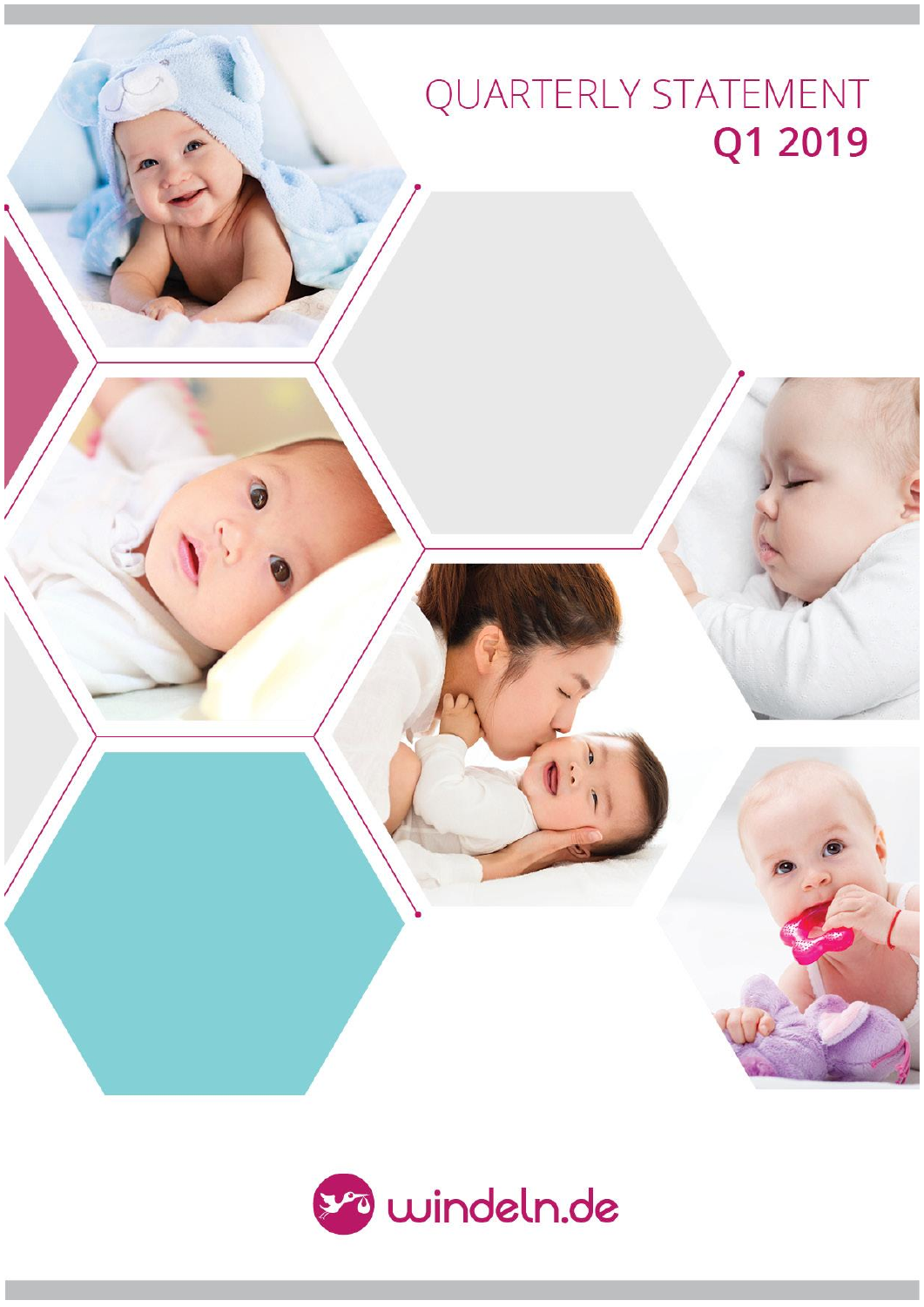### WINDELN.DE GROUP AT A GLANCE

| Performance indicators (continuing operations only)                | Q1 2019    | Q1 2018    |
|--------------------------------------------------------------------|------------|------------|
| Site visits                                                        | 10,485,230 | 12,255,320 |
| Mobile visit share (as % of site visits)                           | 78.8%      | 72.3%      |
| Mobile orders (as % of number of orders)                           | 61.3%      | 53.3%      |
| Active customers                                                   | 493,026    | 741,663    |
| Number of orders                                                   | 200,659    | 330,209    |
| Average orders per active customer (in number of orders)           | 2.0        | 2.0        |
| Share of repeat customer orders (as % of orders of last 12 months) | 74.2%      | 87.1%      |
| Gross order intake (in EUR)                                        | 17,821,102 | 29,773,801 |
| Average order value (in EUR)                                       | 88.81      | 90.17      |
| Returns (as % of gross revenues from orders)                       | 3,4%       | 3.4%       |
| Adjusted marketing cost ratio (as % of revenues)                   | 4.8%       | 4.6%       |
| Adjusted fulfilment cost ratio (as % of revenues)                  | 16.2%      | 15.9%      |
| Adjusted other SG&A expenses (as % of revenues)                    | 23.6%      | 20.3%      |
|                                                                    |            |            |
| Earnings position (continuing operations only)                     |            |            |
| Revenues (in kEUR)                                                 | 20,763     | 32,823     |
| Gross profit (in kEUR)                                             | 5,216      | 7,870      |
| Gross profit (as % of revenues)                                    | 25.1%      | 24.0%      |
| Operating contribution (in kEUR)                                   | 863        | 1,322      |
| Operating contribution (as % of revenues)                          | 4.2%       | 4.1%       |
| Adjusted EBIT (in kEUR)                                            | $-4,045$   | $-5,206$   |
| Adjusted EBIT (as % of revenues)                                   | $-19.5%$   | $-16.2%$   |
|                                                                    |            |            |
| <b>Financial position</b>                                          |            |            |
| Cash flow from operating activities (in kEUR)                      | $-5,284$   | $-16,214$  |
| Cash flow from investing activities (in kEUR)                      | -27        | 503        |
| Cash flow from financing activities (in kEUR)                      | 9,670      | 1,571      |
| Net decrease in cash and cash equivalents                          | 4,359      | $-14,140$  |
| Cash and cash equivalents at the end of the period (in kEUR)       | 15,504     | 12,324     |
| Current time deposits (in kEUR)                                    |            | 1,875      |
| Total cash and time deposits (in kEUR)                             | 15,504     | 14,199     |
|                                                                    |            |            |
| Other                                                              |            |            |
| Basic earnings per share (in EUR)                                  | $-0.92$    | $-5.30*$   |
| Basic earnings per share from continuing operations (in EUR)       | $-0.92$    | $-2.34*$   |

pp = percentage points

All performance indicators and the section earnings position include amounts from continuing operations only. Since end of March 2018, Feedo Group qualifies as a disposal group and – after its divestiture – was deconsolidated in August 2018. As a result, Feedo Group is presented as discontinued operation in the consolidated income statement.

\* Prior year disclosures of earnings per share we restated in line with IAS 33 due to the capital decrease performed in January 2019.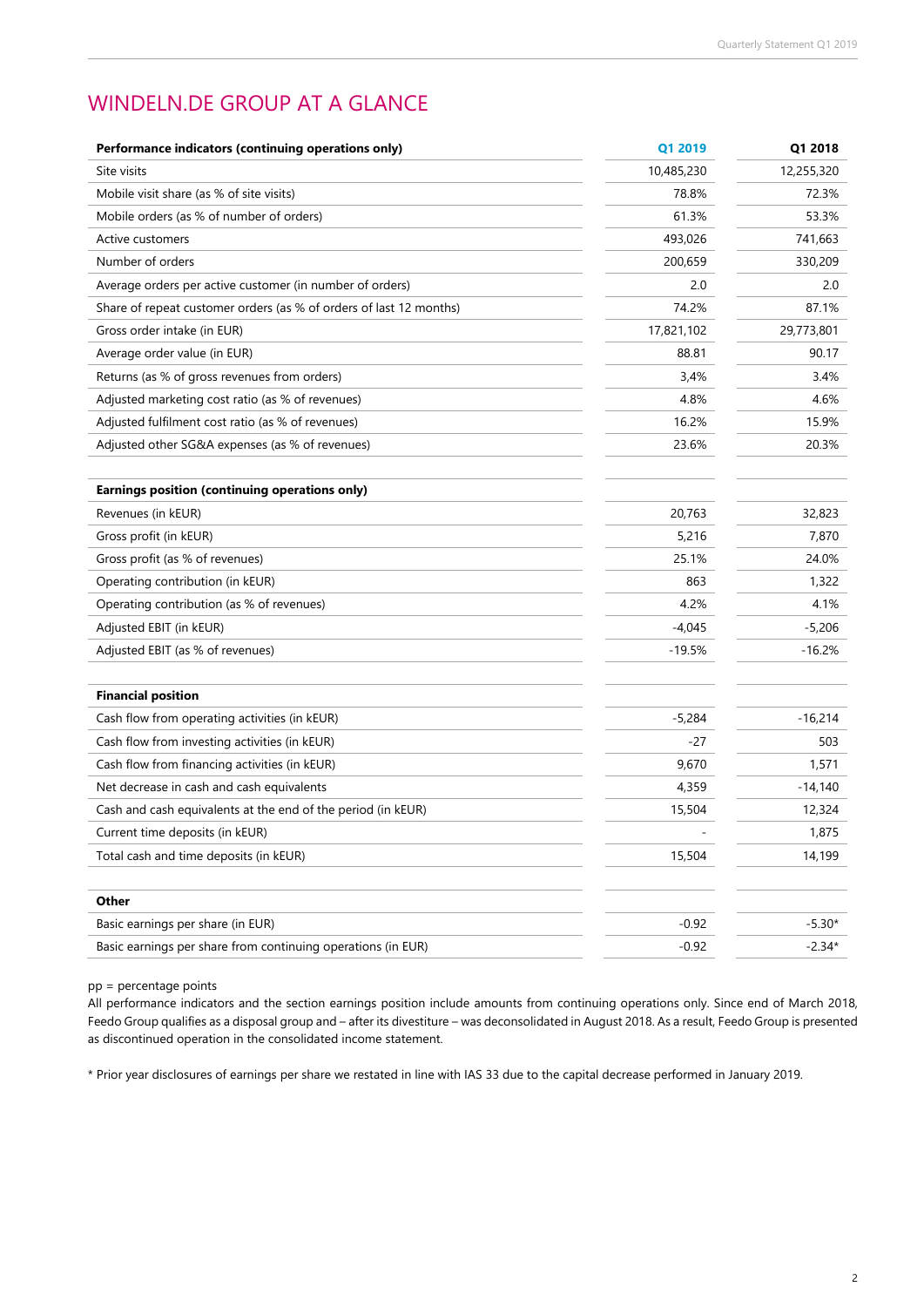### MATERIAL TRANSACTIONS IN Q1 2019

#### **Extraordinary General Meeting**

At an Extraordinary General Meeting on January 9, 2019, it was resolved to reduce the share capital of windeln.de SE by way of an ordinary capital reduction by a reverse stock split at a ratio of 10 : 1 from EUR 31,136,470 to EUR 3,113,647. This measure was intended to give the Company the opportunity to raise capital on the capital market by issuing new shares. The merger of the shares reduces the number of shares in the Company without affecting the assets of the Company.

In accordance with IAS 33, presentation of earnings per share was adjusted for the prior year period. Earnings per share for Q1 2018 have changed from EUR -0.53 to EUR -5.30.

Furthermore, it was resolved to increase the share capital of the Company by up to EUR 9,000,000 to EUR 12,113,647. The opportunity to implement a capital increase was used for a capital increase against cash contributions while respecting the subscription rights of the shareholders.

#### **Capital Increase**

With entry in the commercial register on March 14, 2019, windeln.de successfully completed the subscription rights capital increase resolved by the Extraordinary General Meeting on January 9, 2019. The share capital was increased by issuing a total of 6,850,023 no-par value bearer shares, each with a nominal value of EUR 1.00 and with a dividend entitlement from January 1, 2018, against cash contribution of EUR 6,850,023 from EUR 3,113,647 to EUR 9,963,670. Based on the fixed subscription price of EUR 1.48 per share, this results in gross issue proceeds of EUR 10,138k.

#### **Change in payment provider**

Since end of Q1 2019, payments from customer orders in the German webshop www.windeln.de with payment method "purchase on account" or "direct debit" are processed through the payment provider Arvato Payment Solutions GmbH (AfterPay). The change in payment provider results in further reduction of default risks and service fees for payment processing.

#### **Technical Enhancements**

In February 2019, a new home page was launched for the shop[s www.windeln.de](http://www.windeln.de/) an[d www.windeln.ch.](http://www.windeln.ch/) In addition to a leaner navigation panel, all presented contents are customized to the pregnancy week or the child's age. Following elements are customized for the target group: recommended products, latest promotions, favorite brands, product categories, relevant news in the magazine and category advisors. The launch in the other shops is planned for Q3 2019.

Since March 2019, the enhancement of the windeln.de App by the function "pregnancy" is also available in the Portuguese and French App, and thus in all our European markets. Expecting parents can enter the expected date of birth. This is used as a basis to provide information on the prenatal development of the baby and the mother in the various stages of pregnancy. The App offers useful tips and checklists. Furthermore, products are being presented in this section that may meet the mothers' interests.

# COMMENTS ON NET ASSETS, FINANCIAL POSITION AND RESULTS OF **OPERATIONS**

#### **Adoption of the new leasing standard IFRS 16**

IFRS 16 "Leases" was adopted as of January 1, 2019. According to the new standard, leased office spaces in Munich, Barcelona and Sibiu and the store in Grünwald are capitalized as right-of-use assets, and corresponding financial liabilities are recognized. Until 2018, those lease agreements were accounted for as operating leases pursuant to IAS 17. Considering minimum lease terms and contractual renewal options, lease terms of 20 to 40 months from January 1, 2019, were assumed. The weighted average incremental borrowing rate applied to those lease liabilities as of January 1, 2019, is 8.3%.

Warehouse spaces provided by our logistics partners do not qualify as capitalizable right-of-use assets. Other leases such as technical equipment or office equipment are below the quantitative threshold of EUR 5,000, have a short remaining lease term of max. twelve months, do not qualify as an identifiable asset, or they were already capitalized as finance leases pursuant to IAS 17.

At the date of adoption, the practical expedients were applied, i. e. a single discount rate was applied to a portfolio of leases, and short-term and low-value lease agreements were excluded from capitalization. For those lease agreements that were previously classified as finance leases, the carrying amount of the lease asset pursuant to IAS 17 and the carrying amount of the lease liability pursuant to IAS 17 immediately before the adoption of IFRS 16 were recognized as right-of-use asset and lease liability pursuant to IFRS 16. The measurement principles of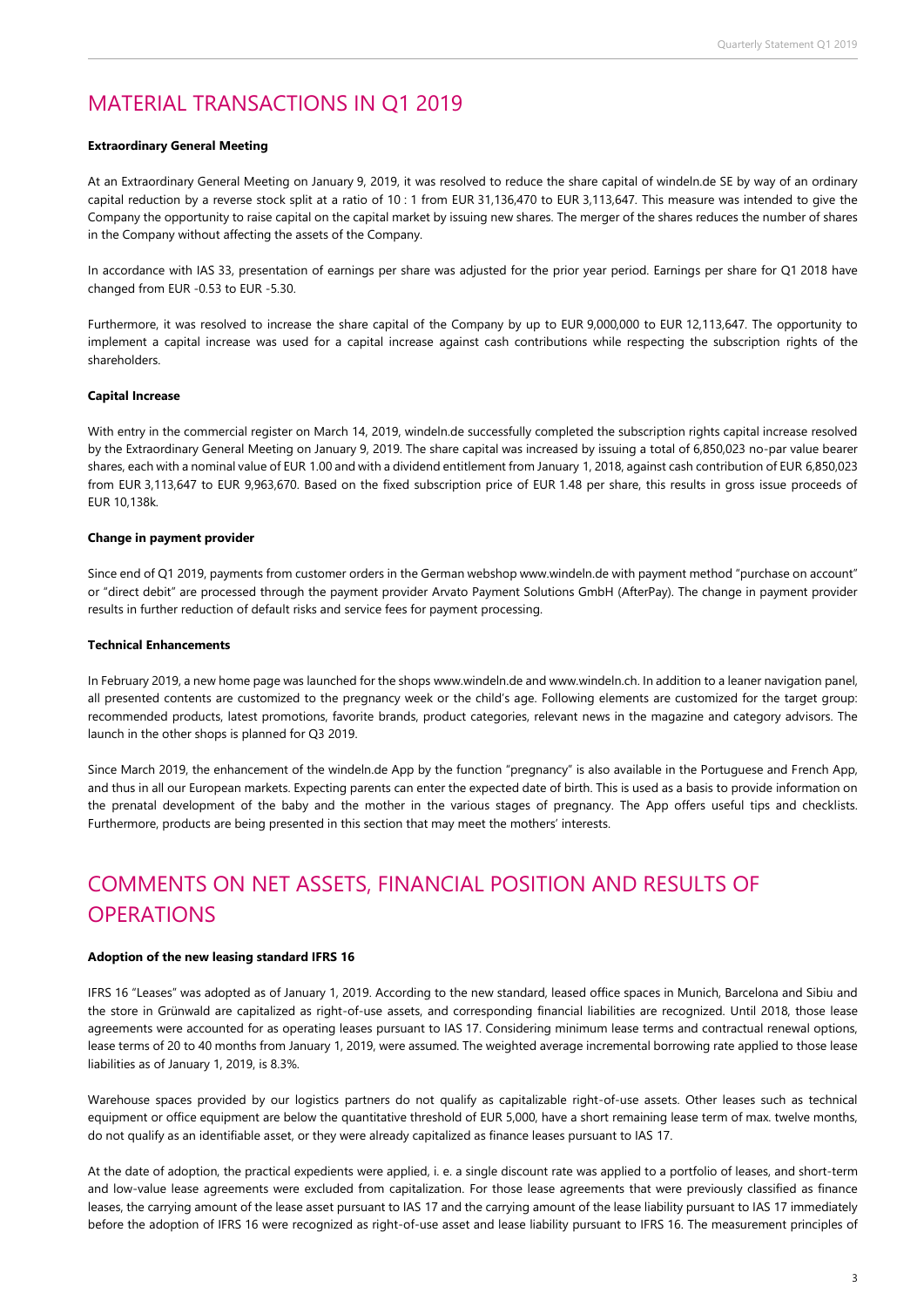IFRS 16 are applied only afterwards. Comparative periods are not restated. The adoption of IFRS 16 has led to following adjustments of the opening balances as of January 1, 2019:

|                                         | <b>Measurement</b><br>pursuant to | <b>Measurement</b><br>pursuant to |                      |
|-----------------------------------------|-----------------------------------|-----------------------------------|----------------------|
|                                         | IAS 17 as of                      | <b>Adoption of</b>                | <b>IFRS 16 as of</b> |
| <b>kEUR</b>                             | Dec. 31, 2018                     | <b>IFRS 16</b>                    | Jan. 1, 2019         |
| Fixed assets                            | 123                               | 1,057                             | 1,180                |
| Non-current financial liabilities       | 15                                | 492                               | 507                  |
| Current financial liabilities           | 39                                | 618                               | 657                  |
| Other non-current financial liabilities | 21                                | $-21$                             |                      |
| Other current financial liabilities     | 2,335                             | $-32$                             | 2.303                |

The adoption of IFRS 16 has led to additional net expenses of EUR 10k in Q1 2019, compared to the measurement pursuant to IAS 17. Earnings before interest and taxes (EBIT) had cost reductions of EUR 12k, whereas the financial result was impacted by additional expenses of EUR 22k. In the consolidated statement of cash flows, payments from lease agreements in the amount of EUR 172k were recognized in Q1 2019 within cash flows from financing activities, that would have been recognized as cash flows from operating activities under the previous accounting of IAS 17.

#### **Net assets and financial position**

*Non-current assets* comprise mainly fixed and intangible assets and have increased by EUR 606k or 11% since December 31, 2018. The increase results mainly from the adoption of IFRS 16 that led to a capitalization of EUR 1,057k as right-of-use assets as of January 1, 2019. Further changes in non-current assets stem from regular amortization of intangible assets (EUR 290k) and depreciation of fixed assets (EUR 183k).

*Current assets* have increased by EUR 5,340k or 22% since December 31, 2018, mainly from the increase in cash and cash equivalents of EUR 4,368k described in the paragraph on the financial position below. Trade receivables have decreased by EUR 328k as a result of lower sales in Q1 2019 after Christmas sales in the prior quarter. However, we have increased our inventories by EUR 1,031k to build up inventory stocks for upcoming sales events in China. Advertising contributions earned in the prior year were paid out in Q1 2019, therefore receivables from accrued advertising contributions – recognized as other current financial assets – decreased by EUR 427k since December 31, 2018.

*Non-current liabilities* have increased by EUR 366k, mainly from the recognition of lease liabilities from the adoption of IFRS 16. As of January 1, 2019, a discounted non-current lease liability of EUR 492k was recognized, that is amortized though monthly lease payments.

The total balance of *current liabilities* is basically unchanged since December 31, 2018 (-3%). Current financial liabilities increased by EUR 618k due to the recognition of of lease liabililites from the adoption of IFRS 16. Trade payables, however, decreased by EUR 415k and other current financial liabilities decreased by EUR 384k, mainly from payment or modification of employee bonuses and other liabilities to employees.

The company's **equity** has increased by EUR 5,821k or 28% to EUR 26,415k. The capital decrease performed in January 2019 resulted in a decrease in share capital and accumulated losses; but had no impact on total equity. The gross issue proceeds of EUR 10,138k from the capital increase performed in March 2019 increased share capital by EUR 6,850k and share premium by EUR 3,288k. Transaction costs are deducted from equity as of the payment date, they are not recognized as expense items in the income statement.

Since December 31, 2018, the *financial position* has significantly improved; as of March 31, 2019, cash and cash equivalents amount to EUR 15,504k. The gross issue proceeds from the capital increase amount to EUR 10,138k, recognized as cash flows from financial activities. From the equity transactions (i. e. capital decrease in January 2019 and capital increase in March 2019), we incurred transaction fees of EUR 283k until the end of Q1 2019. Total transaction fees are estimated at EUR 0.8m resulting in further cash outflows in Q2 2019. Due to the change in accounting policies for lease agreements (IFRS 16), payments for lease agreements are recognized as cash flows from financing activities since January 1, 2019.

In Q1 2019, the cash outflow from operating activities was EUR 5,284k which is significantly lower than in the prior year quarter. The cash outflow stems mainly from negative earnings before interest and taxes and from capital expenditure for inventory increases.

#### **Results of operations**

In Q1 2019, the Group generated *revenues* of EUR 20,763k, a decrease of 37% compared to the prior year quarter. The revenue significantly affected the region "Other/rest of Europe" (-53%), the regions GSA (Germany, Austria, Switzerland, -35%) and China (-30%) were less affected. This results from the implementation of our long-term strategy of focusing on high-margin products, usually non-consumables such as fashion and toys. In return, a lower number of consumable products was sold that tend to have lower margins. Therefore, the *margin (gross profit as % of revenues)* increased by 1.1pp to 25.1% compared to the prior year quarter.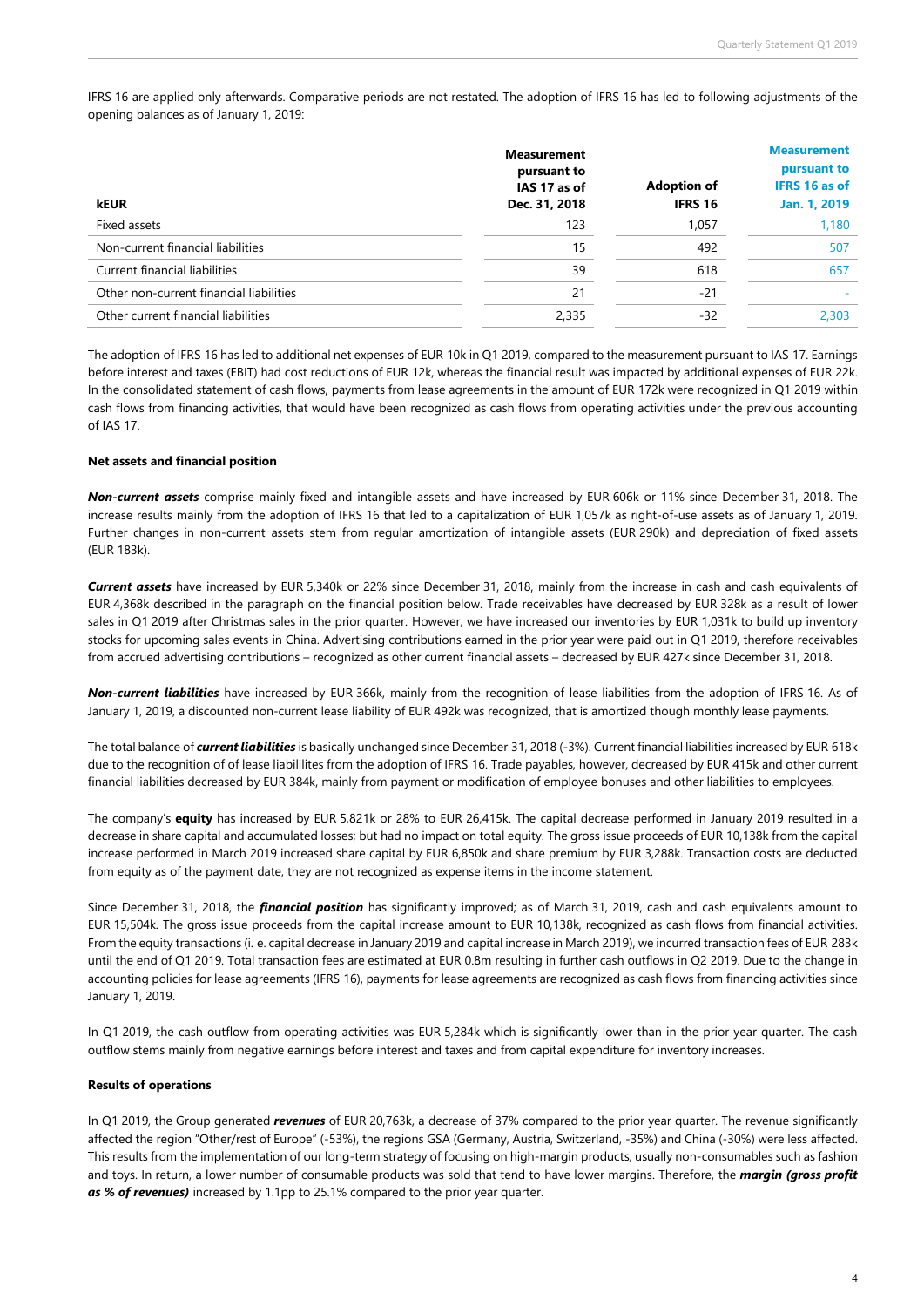*Selling and distribution expenses* decreased by EUR 4,620k or 37%, and thus developed identically to revenues. The main cost savings relate to personnel expenses, logistics and marketing. Cost savings in personnel expenses are a result of the restructuring measures implemented in Q1 and Q2 2018 with a significant headcount reduction, which now become fully effective. In the prior year quarter, one-time restructuring expenses (e. g. severance payments and accruals for continued pay) were included. In relation to revenues, expenses for logistics and warehouse rent, reflected in the "adjusted fulfilment cost ratio", are almost unchanged. Here we succeeded in cutting fixed costs and in aligning our cost basis to lower sales volumes. Also marketing costs in relation to revenues are almost unchanged. *Administrative expenses* could be reduced by EUR 801k or 31%. Savings stem mainly from personnel expenses, a consequence of the restructuring measures.

As a result of the above-mentioned changes, *earnings before interest and taxes (EBIT)* improved in Q1 2019 by EUR 2,868k compared to the prior year quarter and now stands at minus EUR 4,119k. In relation to revenues, EBIT improved from -21.3% to -19.8%. The prior year EBIT was affected by one-time effects such as restructuring measures and the closure of the webshop pannolini.it. Without considering these effects, as reflected in the ratio "Adjusted EBIT as % of revenues", profitability deteriorated from -16.2% in the prior year quarter to -19.5% in Q1 2019. Despite the significant cost savings, expenses could not be decreased to the same extent as the revenue decrease.

The income from *discontinued operations* relates to the Feedo Group that was sold in 2018; it results from the remeasurement of claim assets on the historic purchase price and interest income from the deferred sales price payment.

### REGIONAL RESULTS OF OPERATIONS

| <b>kEUR</b>                         | Q1 2019 | Q1 2018 |
|-------------------------------------|---------|---------|
| Revenues from continuing operations | 20.763  | 32,823  |
| Germany, Austria, Switzerland (GSA) | 4.700   | 7,283   |
| China                               | 12,284  | 17,465  |
| Other/rest of Europe                | 3.779   | 8,075   |

### ADJUSTED EBIT

| <b>kEUR</b>                               | Q1 2019  | Q1 2018  |
|-------------------------------------------|----------|----------|
| Earnings before interest and taxes (EBIT) | $-4,119$ | $-6,987$ |
| adjusted for share-based compensation     | 88       | 85       |
| adjusted for costs of reorganization      | $-14$    | 1.056    |
| adjusted for closure of pannolini.it      |          | 640      |
| <b>Adjusted EBIT</b>                      | $-4.045$ | -5.206   |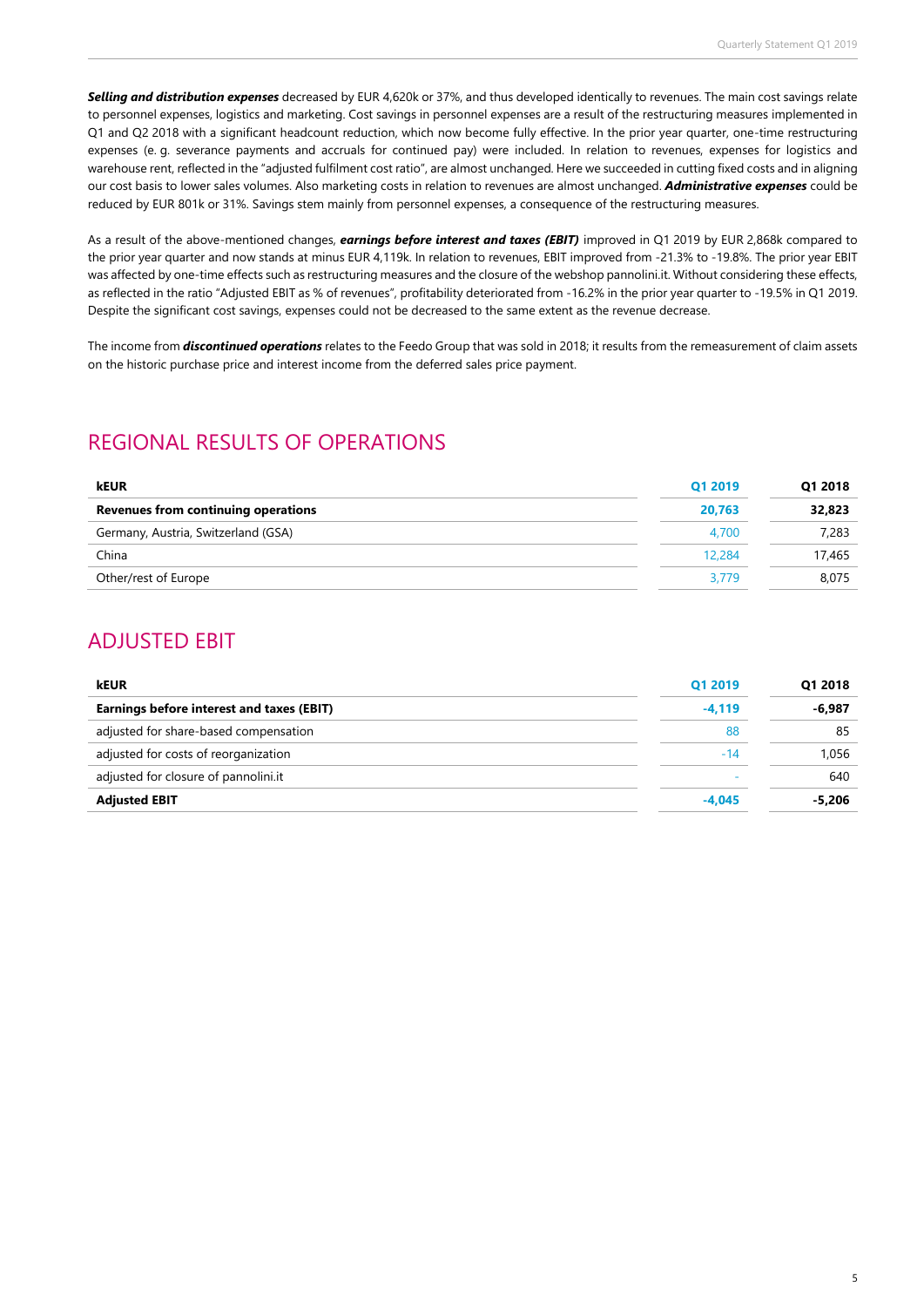# CONSOLIDATED INCOME STATEMENT AND OTHER COMPREHENSIVE INCOME

| kEUR                                                                                         | Q1 2019   | Q1 2018   |
|----------------------------------------------------------------------------------------------|-----------|-----------|
| <b>Continuing operations</b>                                                                 |           |           |
| Revenues                                                                                     | 20,763    | 32,823    |
| Cost of sales                                                                                | $-15,547$ | $-24,953$ |
| <b>Gross profit</b>                                                                          | 5,216     | 7,870     |
| Selling and distribution expenses                                                            | $-7,710$  | $-12,330$ |
|                                                                                              |           |           |
| Administrative expenses                                                                      | $-1,783$  | $-2,584$  |
| Other operating income                                                                       | 212       | 162       |
| Other operating expenses                                                                     | $-54$     | $-105$    |
| <b>Earnings before interest and taxes (EBIT)</b>                                             | $-4,119$  | $-6,987$  |
| Financial income                                                                             |           | 3         |
| Financial expenses                                                                           | $-23$     | $-24$     |
| <b>Financial result</b>                                                                      | $-23$     | $-21$     |
| Earnings before taxes (EBT)                                                                  | $-4,142$  | $-7,008$  |
| Income taxes                                                                                 | $-2$      | $-3$      |
| Profit or loss from continuing operations                                                    | $-4,144$  | $-7,011$  |
| Profit or loss after taxes from discontinued operations                                      | 41        | $-8,877$  |
| PROFIT OR LOSS FOR THE PERIOD                                                                | $-4,103$  | $-15,888$ |
| Other comprehensive income that may be reclassified to profit or loss in subsequent periods: |           |           |
| Exchange differences on translation of foreign operations                                    | 13        | 15        |
| OTHER COMPREHENSIVE INCOME OR LOSS, NET OF TAX                                               | 13        | 15        |
| TOTAL COMPREHENSIVE INCOME OR LOSS, NET OF TAX                                               | $-4,090$  | $-15,873$ |
| Basic earnings per share (in EUR)                                                            | $-0.92$   | $-5.30$   |
| Basic earnings per share from continuing operations (in EUR)                                 | $-0.92$   | $-2.34$   |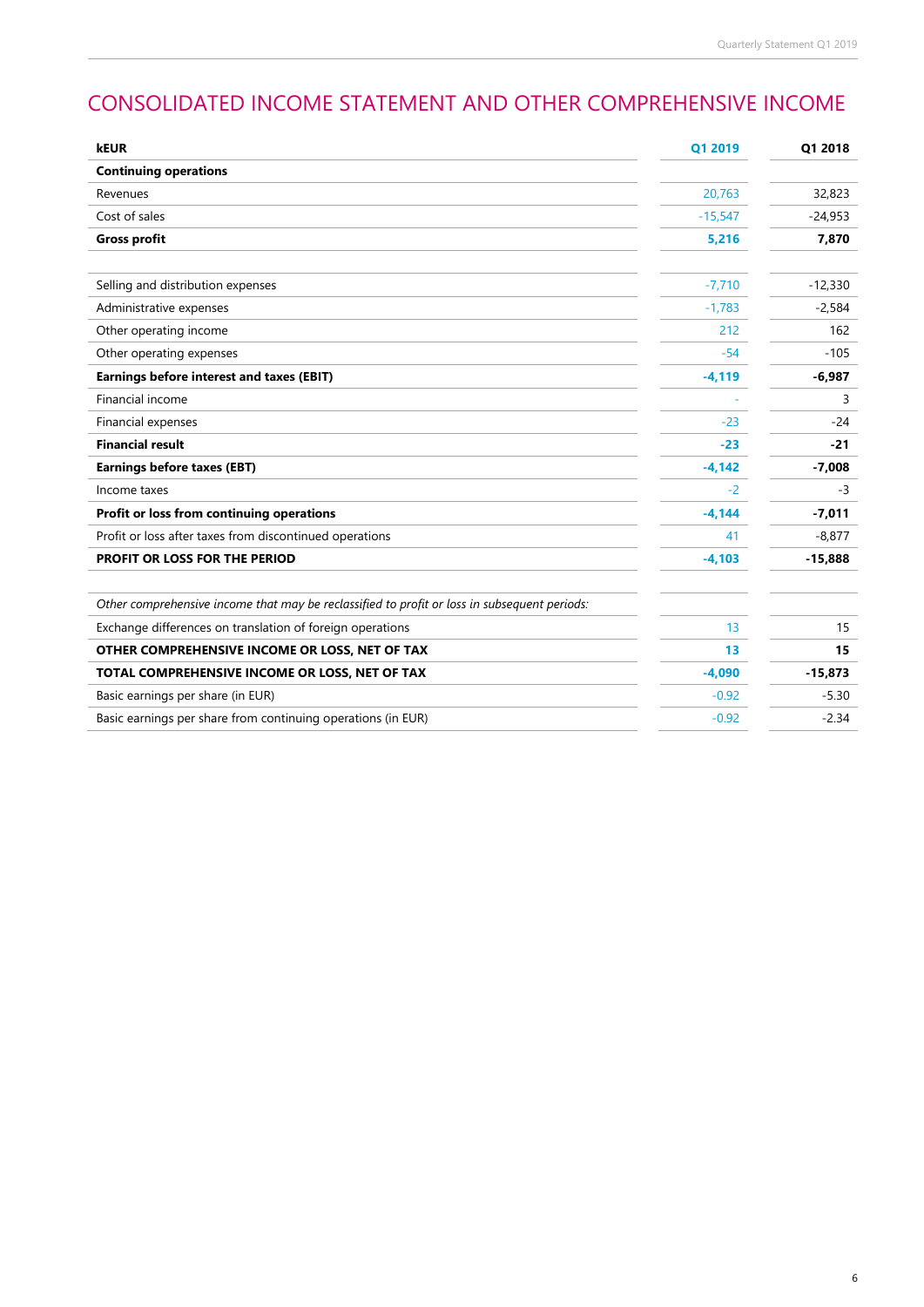# CONSOLIDATED STATEMENT OF FINANCIAL POSITION

| <b>Assets</b>                                                   |                       |                          |
|-----------------------------------------------------------------|-----------------------|--------------------------|
| <b>kEUR</b>                                                     | <b>March 31, 2019</b> | <b>December 31, 2018</b> |
| <b>NON-CURRENT ASSETS</b>                                       |                       |                          |
| Intangible assets                                               | 4,130                 | 4,394                    |
| <b>Fixed assets</b>                                             | 999                   | 123                      |
| Other financial assets                                          | 650                   | 650                      |
| Other non-financial assets                                      | 171                   | 177                      |
| Deferred tax assets                                             | $\mathbf{1}$          | $\mathbf{1}$             |
| <b>Total non-current assets</b>                                 | 5,951                 | 5,345                    |
| <b>CURRENT ASSETS</b>                                           |                       |                          |
| Inventories                                                     | 7,851                 | 6.820                    |
| Prepayments                                                     | 53                    |                          |
| Trade receivables                                               | 1,089                 | 1,417                    |
| Income tax receivables                                          | 39                    | 39                       |
| Other financial assets                                          | 2,147                 | 2,557                    |
| Other non-financial assets                                      | 3,284                 | 2,658                    |
| Cash and cash equivalents                                       | 15,504                | 11,136                   |
| <b>Total current assets</b>                                     | 29,967                | 24,627                   |
| <b>TOTAL ASSETS</b>                                             | 35,918                | 29,972                   |
| <b>Equity and liabilities</b><br><b>kEUR</b>                    | <b>March 31, 2019</b> | December 31, 2018        |
| <b>EQUITY</b>                                                   |                       |                          |
| Issued capital                                                  | 9,964                 | 31,136                   |
| Share premium                                                   | 173,452               | 170,391                  |
| <b>Accumulated loss</b>                                         | $-157,200$            | $-181,119$               |
| Cumulated other comprehensive income                            | 199                   | 186                      |
| <b>Total equity</b>                                             | 26,415                | 20,594                   |
| <b>NON-CURRENT LIABILITIES</b>                                  |                       |                          |
| Defined benefit obligations and other accrued employee benefits | 60                    |                          |
| Other provisions                                                | $\mathbf{1}$          | 2                        |
| <b>Financial liabilities</b>                                    | 343                   | 15                       |
| Other financial liabilities                                     |                       | 21                       |
| <b>Total non-current liabilities</b>                            | 404                   | 38                       |
| <b>CURRENT LIABILITIES</b>                                      |                       |                          |
| Other provisions                                                | 195                   | 235                      |
| <b>Financial liabilities</b>                                    | 658                   | 39                       |
| Trade payables                                                  | 4,158                 | 4,573                    |
| Deferred revenues                                               | 1,491                 | 1,581                    |
| Income tax payables                                             | 3                     | 2                        |
| Other financial liabilities                                     | 1,951                 | 2,335                    |
| Other non-financial liabilities                                 | 643                   | 575                      |
| <b>Total current liabilities</b>                                | 9,099                 | 9,340                    |
| TOTAL EQUITY AND LIABILITIES                                    | 35,918                | 29,972                   |

7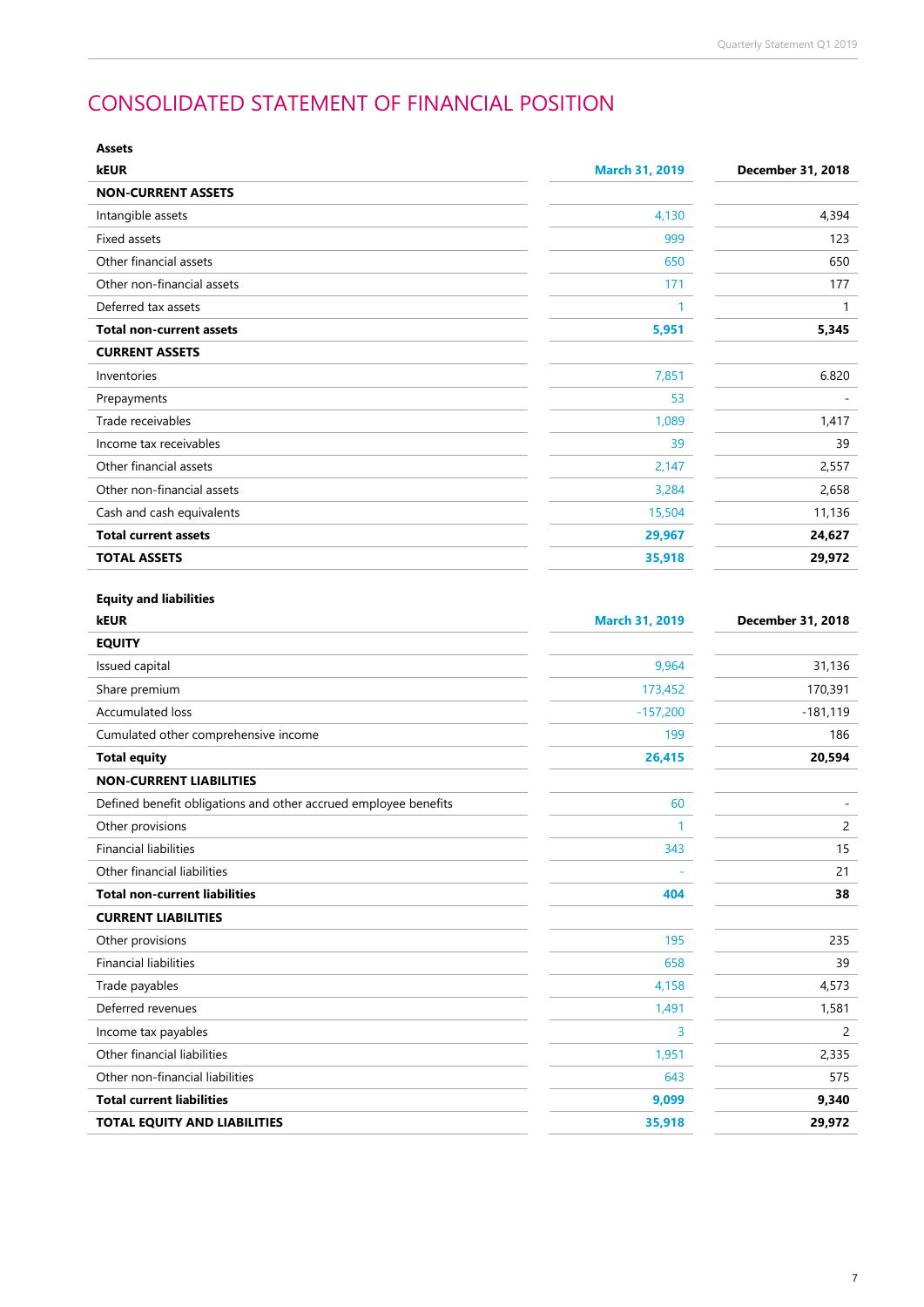# CONSOLIDATED STATEMENT OF CASH FLOWS

| kEUR                                                              | Q1 2019  | Q1 2018   |
|-------------------------------------------------------------------|----------|-----------|
| Profit or loss for the period                                     | $-4,103$ | $-15,888$ |
| Amortization $(+)$ / impairment $(+)$ of intangible assets        | 290      | 338       |
| Depreciation (+) / impairment (+) of fixed assets                 | 183      | 81        |
| Increase $(+)$ / decrease $(-)$ in other provisions               | -40      | 314       |
| Non-cash expenses (+) from employee benefits                      | 116      | 83        |
| Other non-cash expense $(+)$ / income $(-)$ items                 | $-0$     | 7,876     |
| Increase $(-)$ / decrease $(+)$ in inventories                    | $-1,031$ | $-2,460$  |
| Increase $(-)$ / decrease $(+)$ in prepayments                    | $-53$    | 234       |
| Increase (-) / decrease (+) in trade receivables                  | 328      | 545       |
| Increase $(-)$ / decrease $(+)$ in other assets                   | $-210$   | $-2,567$  |
| Increase (+) / decrease (-) in trade payables                     | -415     | -4,088    |
| Increase (+) / decrease (-) in deferred revenues                  | $-90$    | $-542$    |
| Increase $(+)$ / decrease $(-)$ in other liabilities              | $-282$   | $-153$    |
| Gain (-) / loss (+) from disposal of intangible and fixed assets  | $-1$     | 7         |
| Interest expenses (+) / income (-)                                | 23       | 9         |
| Income tax expenses $(+)$ / income $(-)$                          | 3        | $-2$      |
| Income tax paid $(-)$ / received $(+)$                            | $-2$     | $-1$      |
| Net cash flows from / used in operating activities                | $-5,284$ | $-16,214$ |
| Proceeds (+) from sales of intangible and fixed assets            | 1        | 4         |
| Purchase (-) of intangible assets                                 | -23      | -98       |
| Purchase (-) of fixed assets                                      | -5       | -31       |
| Purchase (-) or proceeds (+) from financial investments           |          | 625       |
| Interest received $(+)$                                           |          | 3         |
| Net cash flows from / used in investing activities                | -27      | 503       |
| Proceeds (+) from issue of shares                                 | 10,138   | 5,204     |
| Transaction cost (-) on issue of shares                           | $-283$   | -104      |
| Repayment (-) of finance lease liabilities                        | $-162$   | -14       |
| Repayment (-) of financial liabilities                            |          | $-3,503$  |
| Interest paid (-)                                                 | -23      | -12       |
| Net cash flows from / used in financing activities                | 9,670    | 1,571     |
| Cash and cash equivalents at the beginning of the period          | 11,136   | 26,465    |
| Net increase / decrease in cash and cash equivalents              | 4,359    | $-14,140$ |
| Change in cash and cash equivalents due to foreign exchange rates | 9        | -1        |
| Cash and cash equivalents at the end of the period                | 15,504   | 12,324    |
| thereof attributable to the disposal group                        |          | 404       |
| thereof attributable to continuing operations                     | 15,504   | 11,920    |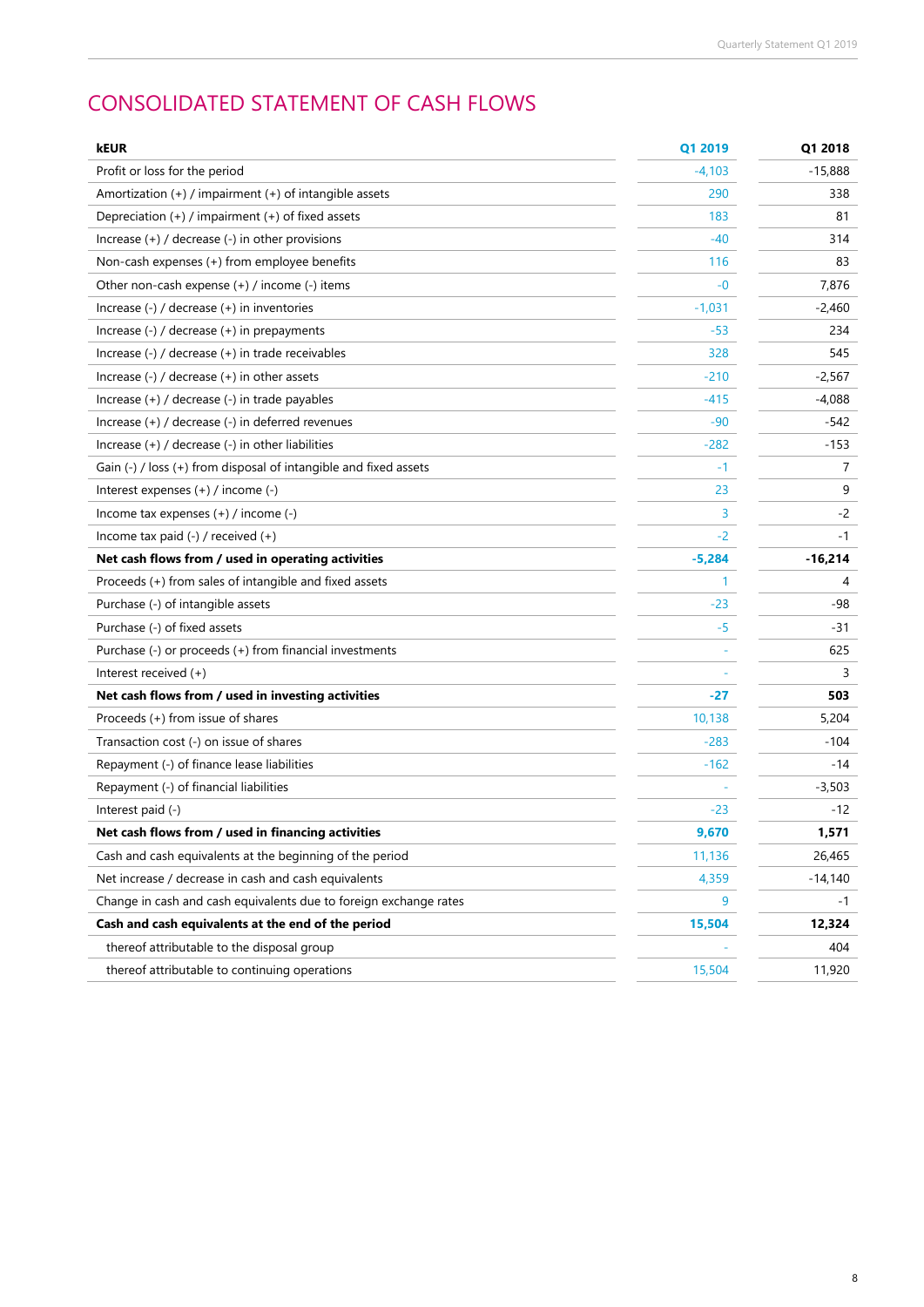### CONSOLIDATED STATEMENT OF CHANGES IN EQUITY

|                                                  |                          |                          |                          | Actuarial gains or       | Exchange                 |                          |                          |
|--------------------------------------------------|--------------------------|--------------------------|--------------------------|--------------------------|--------------------------|--------------------------|--------------------------|
|                                                  |                          |                          |                          | losses from              | differences on           |                          |                          |
|                                                  |                          |                          |                          | remeasurement            | translation of           | Other                    |                          |
|                                                  |                          |                          | <b>Accumulated</b>       | of defined benefit       | foreign                  | comprehensive            |                          |
| kEUR                                             | <b>Issued capital</b>    | <b>Share premium</b>     | loss                     | pension plans            | operations               | income or loss           | <b>Total equity</b>      |
| As at January 1, 2019                            | 31,136                   | 170,391                  | $-181,119$               | 3                        | 183                      | 186                      | 20,594                   |
| Total comprehensive income or loss of the period | $\overline{\phantom{a}}$ | $\overline{\phantom{a}}$ | $-4,103$                 | $\overline{\phantom{a}}$ | 13                       | 13                       | $-4.090$                 |
| Capital decrease                                 | $-28,022$                | $\overline{\phantom{a}}$ | 28,022                   | $\overline{\phantom{a}}$ | $\overline{\phantom{a}}$ | $\overline{\phantom{a}}$ | $\sim$                   |
| Issue of share capital                           | 6,850                    | 3,288                    | $\overline{\phantom{a}}$ | $\overline{\phantom{a}}$ | $\overline{\phantom{a}}$ | $\overline{\phantom{a}}$ | 10.138                   |
| <b>Transaction costs</b>                         |                          | $-283$                   | $\overline{\phantom{a}}$ | $\overline{\phantom{a}}$ | $\overline{\phantom{a}}$ | $\overline{\phantom{a}}$ | $-283$                   |
| Share-based payments                             | $\overline{\phantom{a}}$ | 56                       | $\overline{\phantom{a}}$ | $\overline{\phantom{a}}$ | $\overline{\phantom{a}}$ | $\overline{\phantom{a}}$ | 56                       |
| <b>As at March 31, 2019</b>                      | 9,964                    | 173,452                  | $-157,200$               | 3.                       | 196                      | 199                      | 26.415                   |
| As at January 1, 2018                            | 28,472                   | 168,486                  | -143,427                 | 3                        | $-301$                   | -298                     | 53,233                   |
| Total comprehensive income or loss of the period | $\overline{\phantom{a}}$ | $\overline{\phantom{a}}$ | $-15,888$                | $\overline{\phantom{a}}$ | 15                       | 15                       | $-15,873$                |
| Capital decrease                                 | $\overline{\phantom{a}}$ | $\overline{\phantom{a}}$ | $\overline{\phantom{a}}$ | $\overline{\phantom{a}}$ | $\sim$                   | $\overline{\phantom{a}}$ | $\overline{\phantom{a}}$ |
| Issue of share capital                           | 2,629                    | 2,575                    | $\overline{\phantom{a}}$ | $\overline{\phantom{a}}$ | $\overline{\phantom{a}}$ | $\overline{\phantom{a}}$ | 5,204                    |
| Transaction costs                                | $\sim$                   | $-153$                   | $\overline{\phantom{a}}$ | $\overline{\phantom{a}}$ | $\sim$                   | ٠                        | $-153$                   |
| Share-based payments                             | $\overline{\phantom{a}}$ | 85                       | $\overline{\phantom{a}}$ | $\sim$                   | $\sim$                   | ٠                        | 85                       |
| <b>As at March 31, 2018</b>                      | 31,101                   | 170,993                  | $-159,315$               | 3                        | $-286$                   | $-283$                   | 42,496                   |
|                                                  |                          |                          |                          |                          |                          |                          |                          |

#### **Editorial team and contact** windeln.de SE

Hofmannstrasse 51 81379 Munich, Germany corporate.windeln.de

#### **Corporate Communications** Sophia Kursawe E-Mail: investor.relations@windeln.de

**Concept, text, layout and design** windeln.de SE

**Picture credits** Fotolia, iStock